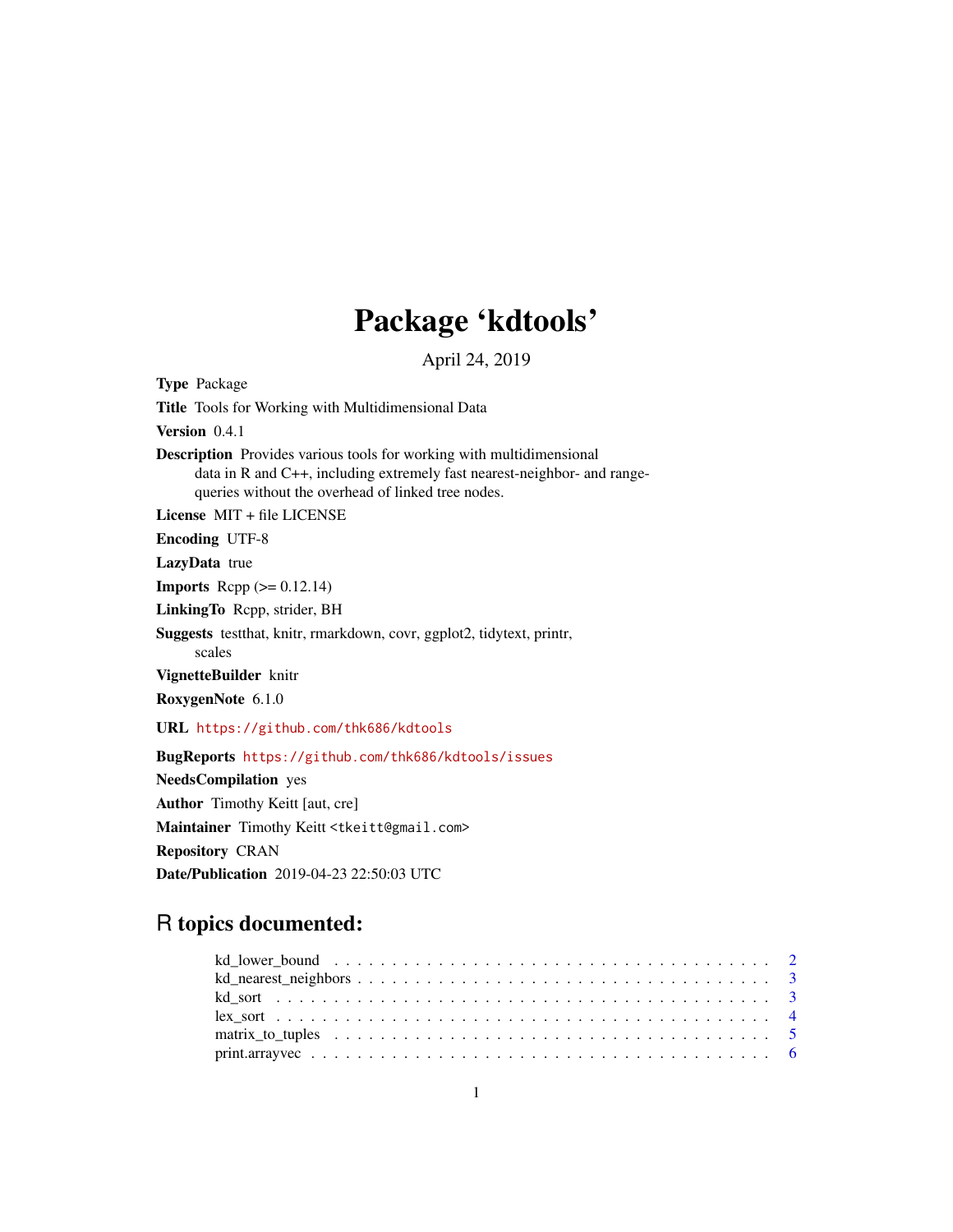<span id="page-1-0"></span>kd\_lower\_bound *Search sorted data*

#### Description

Search sorted data

#### Usage

kd\_lower\_bound(x, v)

kd\_upper\_bound(x, v)

kd\_range\_query(x, l, u)

kd\_rq\_indices(x, l, u)

kd\_binary\_search(x, v)

#### Arguments

| $\mathsf{x}$ | an object sorted by kd_sort         |
|--------------|-------------------------------------|
| v            | a vector specifying where to look   |
|              | lower left corner of search region  |
|              | upper right corner of search region |

#### Examples

```
x = matrix(runit(200), 100)y = matrix_to_tuples(x)kd_sort(y, inplace = TRUE)
y[kd_lower_bound(y, c(1/2, 1/2)),]
y[kd_upper_bound(y, c(1/2, 1/2)),]
kd_binary_search(y, c(1/2, 1/2))
kd_range_query(y, c(1/3, 1/3), c(2/3, 2/3))
kd_rq_indices(y, c(1/3, 1/3), c(2/3, 2/3))
```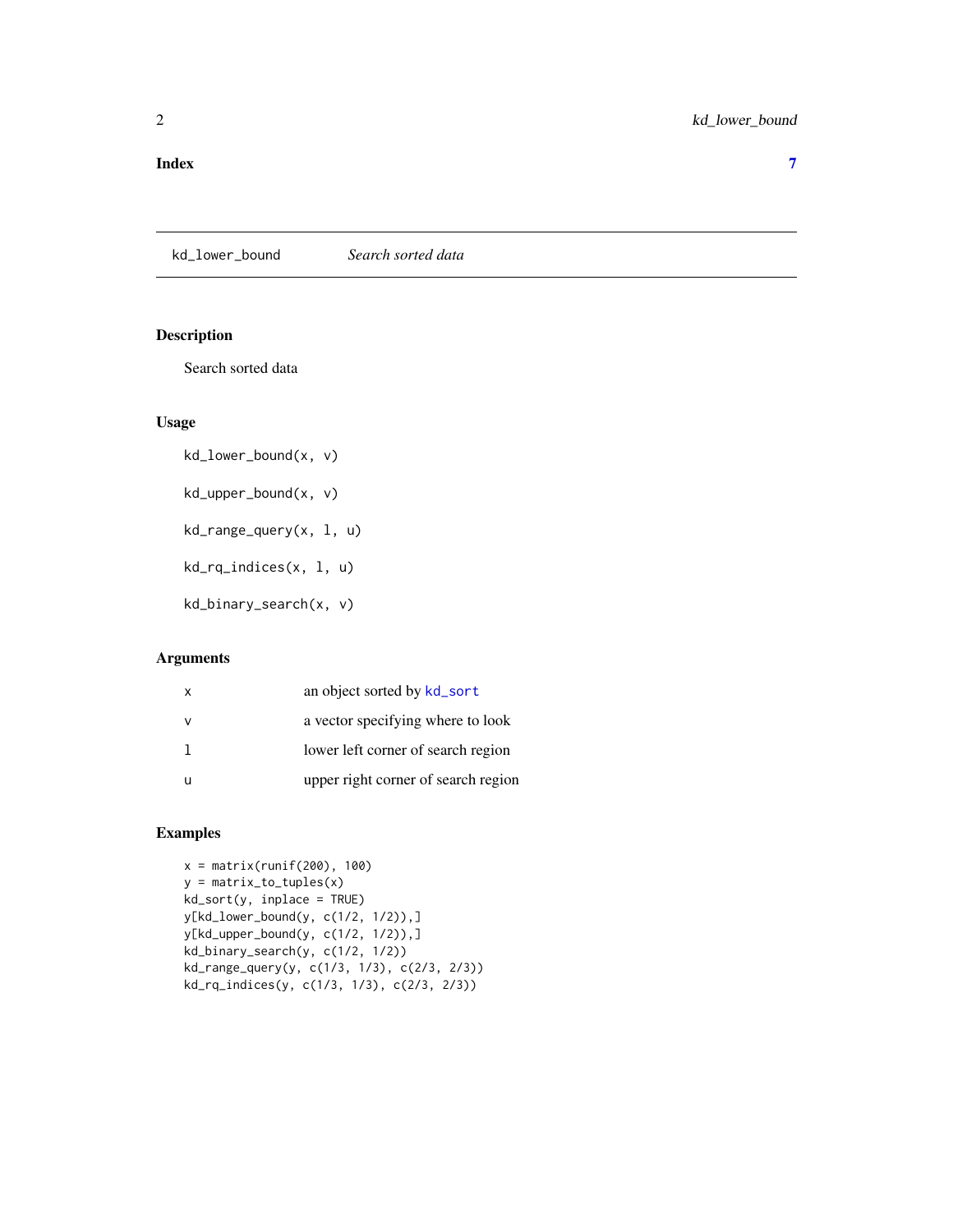<span id="page-2-0"></span>kd\_nearest\_neighbors *Find nearest neighbors*

#### Description

Find nearest neighbors

#### Usage

```
kd_nearest_neighbors(x, v, n)
```
kd\_nn\_indices(x, v, n)

kd\_nearest\_neighbor(x, v)

#### Arguments

| X   | an object sorted by kd_sort       |
|-----|-----------------------------------|
|     | a vector specifying where to look |
| - n | the number of neighbors to return |

#### Examples

 $x = matrix(runif(200), 100)$ y = matrix\_to\_tuples(x)  $kd\_sort(y, inplace = TRUE)$ y[kd\_nearest\_neighbor(y, c(1/2, 1/2)),] kd\_nearest\_neighbors(y, c(1/2, 1/2), 3) y[kd\_nn\_indices(y, c(1/2, 1/2), 5),]

<span id="page-2-1"></span>kd\_sort *Sort multidimensional data*

#### Description

Sort multidimensional data

#### Usage

 $kd\_sort(x, \ldots)$  $kd\_order(x, \ldots)$ 

kd\_is\_sorted(x)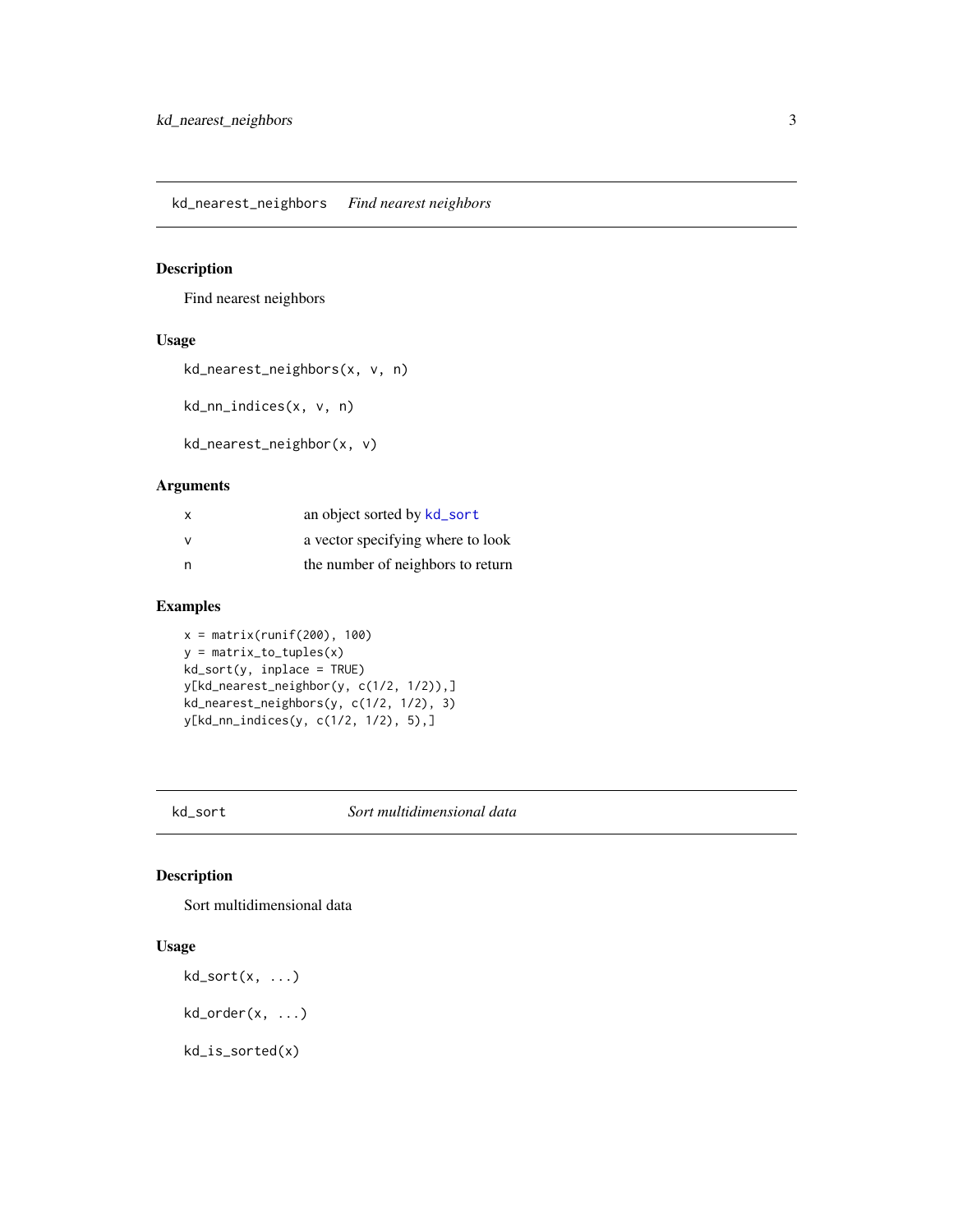<span id="page-3-0"></span>4 lex\_sort

#### Arguments

| X       | a matrix or arrayvec object |
|---------|-----------------------------|
| $\cdot$ | other arguments             |

#### Details

The algorithm used is a divide-and-conquer quicksort variant that recursively partions an range of tuples using the median of each successive dimension. Ties are resolved by cycling over successive dimensions. The result is an ordering of tuples matching their order if they were inserted into a kd-tree.

kd\_order returns permutation vector that will order the rows of the original matrix, exactly as [order](#page-0-0).

#### Note

The matrix version will be slower because of data structure conversions.

#### See Also

[arrayvec](#page-5-1)

#### Examples

 $x = matrix(runif(200), 100)$  $y = kd\_sort(x)$ kd\_is\_sorted(y) kd\_order(x) plot(y, type = "o", pch = 19, col = "steelblue", asp = 1)

lex\_sort *Sort a matrix into lexicographical order*

#### Description

Sort a matrix into lexicographical order

#### Usage

 $lex\_sort(x, ...)$ 

#### Arguments

| X       | a matrix or arrayvec object |
|---------|-----------------------------|
| $\cdot$ | other parameters            |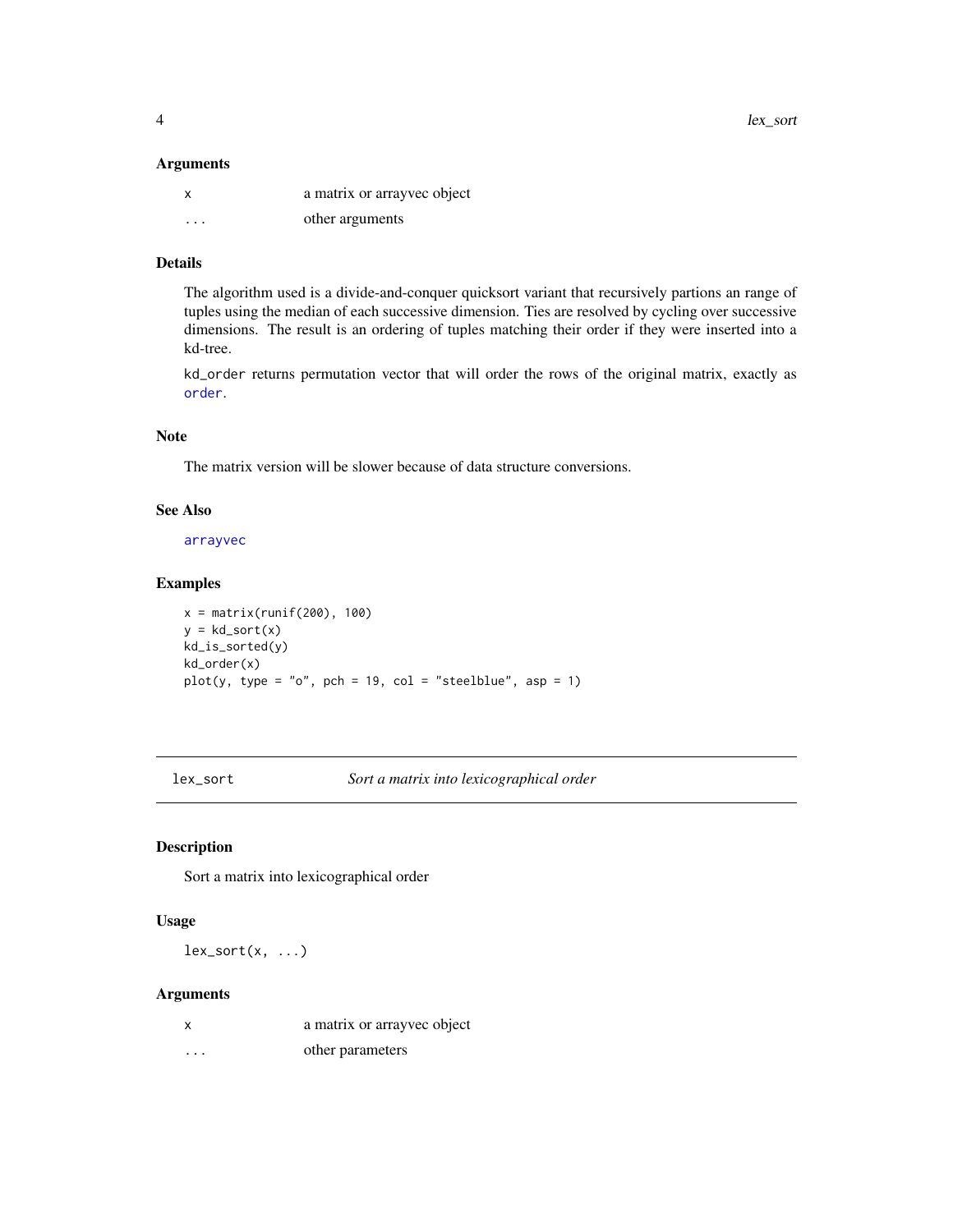#### <span id="page-4-0"></span>matrix\_to\_tuples 5

#### Details

Sorts a range of tuples into lexicographical order.

#### Examples

 $x = lex\_sort(maxrix(runif(200), 100))$  $plot(x, type = "o", pch = 19, col = "steelblue", asp = 1)$ 

matrix\_to\_tuples *Convert a matrix to a vector of arrays*

#### Description

Convert a matrix to a vector of arrays

#### Usage

```
matrix_to_tuples(x)
```
tuples\_to\_matrix(x)

#### Arguments

x object to be converted

#### Details

The algorithms in kdtools can accept either matrices or an [arrayvec](#page-5-1) object. When a matrix is passed, it is converted to an arrayvec object internally and the results are converted back to a matrix. For optimal performance, pre-convert matrices.

#### Examples

```
x = matrix(1:10, 5)y = matrix_to_tuples(x)
str(x)
str(y)
y[1:2, ]
```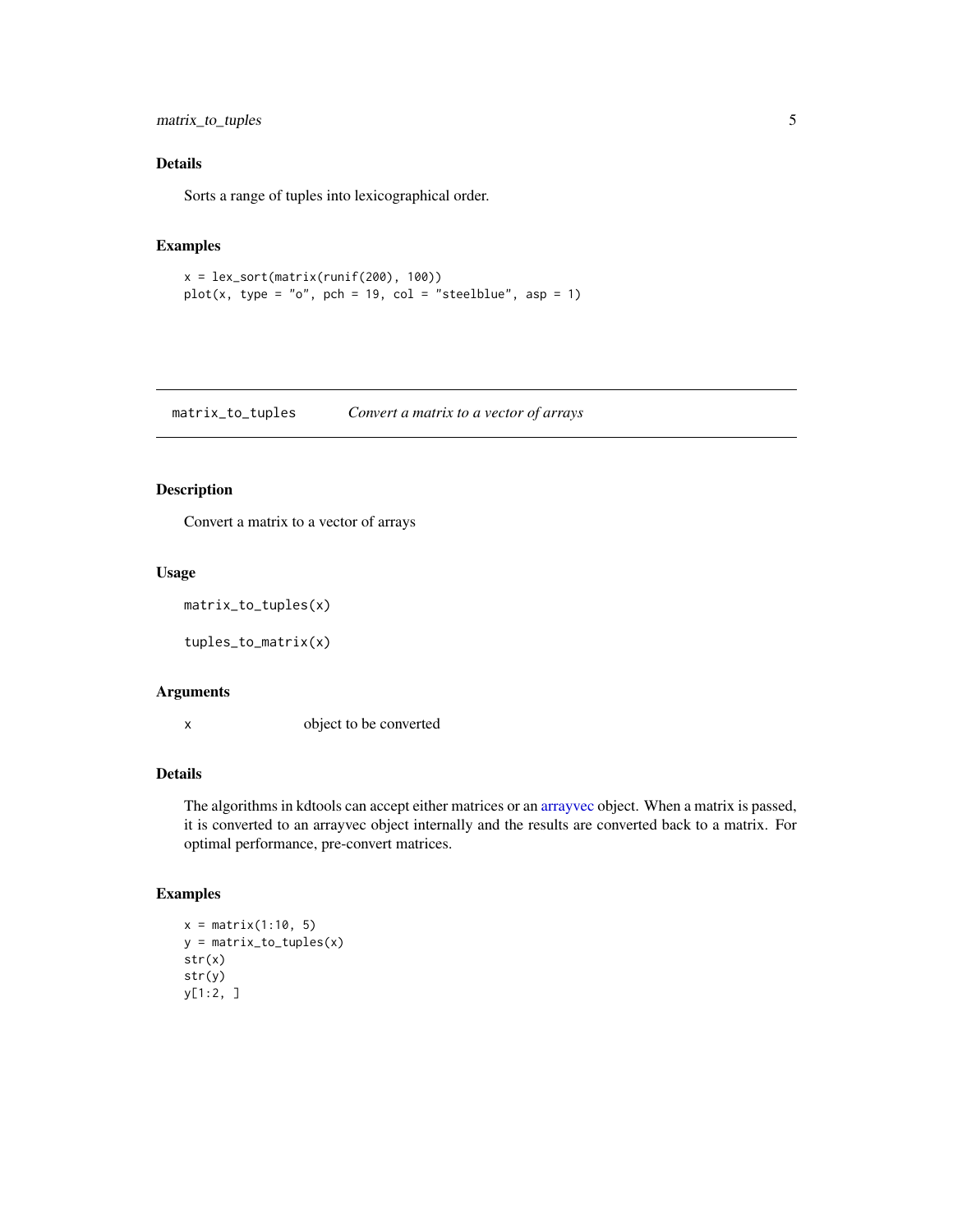<span id="page-5-0"></span>

#### <span id="page-5-1"></span>Description

Support for C++ vector of arrays

#### Usage

```
## S3 method for class 'arrayvec'
print(x, \ldots)## S3 method for class 'arrayvec'
dim(x)
## S3 method for class 'arrayvec'
as.matrix(x, \ldots)## S3 method for class 'arrayvec'
as.data.frame(x, ...)
## S3 method for class 'arrayvec'
x[i, j, drop = TRUE]
## S3 method for class 'arrayvec'
x[[...]]
```
#### Arguments

| x    | an array vec object               |
|------|-----------------------------------|
|      | other parameters                  |
| ÷    | row                               |
| j.   | column                            |
| drop | drop singleton dimensions if true |

#### Details

Because kdtools is implemented in C++, it operates natively on a vector of arrays. An arrayvec object is a wrapper around a pointer to a vector of arrays. These functions provide some ability to manipulate the data as if it were a matrix.